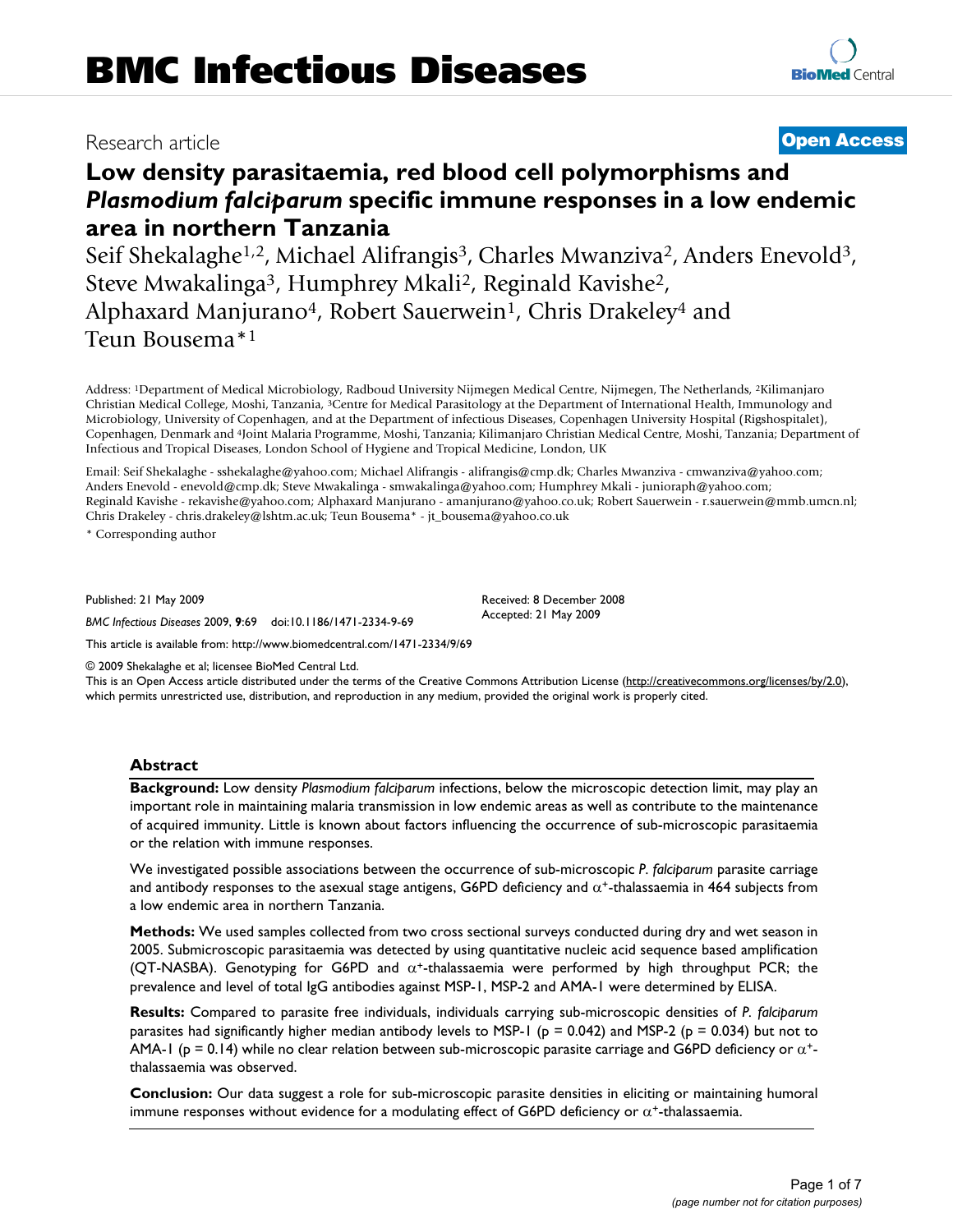## **Background**

*Plasmodium falciparum* is responsible for the majority of malaria attributed deaths in sub-Saharan Africa although the parasites are also frequently present in the human circulation without causing malaria symptoms. Individuals in malaria-endemic areas can carry microscopically detectable levels of *P. falciparum* asymptomatically[1,2]. Moreover, recent molecular detection techniques have suggested the presence of a much greater proportion of asymptomatic infections below the microscopic threshold than previously believed [[3](#page-5-0),4]. Sub-microscopic infections have been primarily studied in areas of low and seasonal malaria transmission [[3](#page-5-0)-6]. Here, it has been shown that sub-microscopic infections can persist for several months [[3,](#page-5-0)5], produce gametocytes [5] and, despite low gametocyte concentrations in the infected individual, contribute to the transmission of malaria to mosquitoes [7-9]. Sub-microscopic infections may therefore play a role in maintaining malaria transmission in areas of low malaria endemicity. Despite their potential importance, little is known about factors influencing the occurrence of sub-microscopic parasitaemia and whether their presence may be associated with protective immune responses. However, long-term asymptomatic carriage of parasites at microscopic densities has been associated with protective immunity against subsequent clinical malaria attacks [10,11]. Despite indications from an experimental study showing that exposure to ultra low-dose infections may elicit protective immunity [12], there have been no field studies confirming the capacity of sub-microscopic infections to elicit or maintain immune responses.

Microscopically detected parasite carriage has been associated with several red blood cell polymorphisms, such as  $\alpha$ <sup>+</sup>-thalassaemia, sickle cell trait and glucose 6 phosphate dehydrogenase (G6PD) deficiency [13,14]. In α<sup>+</sup>-thalassaemia, one gene of the two  $\alpha$ -globin genes on each chromosome 16 is deleted and the deficiency has been associated with protection against severe [15,16] and mild malaria [16,17]. G6PD deficiency is a common chromosome x-linked red blood cell enzymopathy with several polymorphisms arisen from mutations in the G6PD gene. In Africa, a single point-mutation leads to the variant G6PD A with almost identical enzyme activity as the normal type (G6PD B), and a second point-mutation leads to the G6PD A- variant with highly reduced enzyme activity [18]. Similar to  $\alpha$ <sup>+</sup>-thalassaemia, G6PD deficiency has been associated with protection against severe [19,20] and mild malaria [18,19,21]. Both  $\alpha$ <sup>+</sup>-thalassaemia [22] and G6PD deficiency [23] may also protect against asymptomatic carriage of microscopically detectable levels of parasites although other studies did not find such associations [24,25]. The effect of red blood cell polymorphisms on sub-microscopic parasite carriage is unknown. Since these polymorphisms may not protect against initial

infection but rather result in a slower parasite growth rate, as a consequence of a reduced parasite multiplication [26] or increased clearance of infected red blood cells [27], we hypothesize that the prevalence of sub-microscopic parasite carriage is higher in  $\alpha$ <sup>+</sup>-thalassaemic and G6PD deficient individuals while that of high density parasitaemia is reduced.

Here, we investigate for possible associations between sub-microscopic *P. falciparum* parasite carriage, red blood cell polymorphisms and antibody responses to the asexual stage antigens that were recently explored as indicators of exposure to parasite antigen[28]: Merozoite Surface Protein (MSP)-1, MSP-2 and Apical Membrane Antigen (AMA)-1. The study was conducted in a population in northern Tanzania where the vast majority of parasite carriage occurs below the microscopic threshold for detection  $[4]$ .

## **Methods**

## *Study site and survey design*

We utilized samples collected from a previously published study [4]. Briefly, two all age cross-sectional surveys were conducted during the dry and wet seasons (April and August, respectively) in 2005 in the villages Msitu wa Tembo, Kiruani and Magadini in the Lower Moshi area of northern Tanzania (latitude 3°33'-3°44's; longitude 37°17'-37°24'E). The area is characterised by low malaria transmission intensity with an entomologic inoculation rate of ~2.3 infectious bites per person per year (95% CI 0.7–9.9) [29]. A previous study estimated a malaria incidence in the study area of 38.4 episodes per 1000 personyears at risk [29]. Participants were selected using village census lists that were created for this study and computer randomized tables. Individuals were individually selected and invited to a central point in the village for sampling. No individuals provided more than one sample (i.e. both in the wet and dry season survey). In 2005, there was very low rainfall and we observed no marked seasonality or differences between the two cross-sectional surveys in parasite carriage [4]. Therefore we combined the data from both surveys. The study protocol was approved by the ethical committees of both the Tanzanian National Institute of Medical Research (NIMR/HQ/Vol.IX/343) and the London School of Hygiene & Tropical Medicine.

## *Data collection, sample processing and analysis*

A questionnaire was used to collect information on demographic, anthropometric and general health indicators. A single EDTA blood sample of approximately 200 μL was obtained from each participant by finger prick. This sample was used for i) preparation of blood smears for microscopy; ii) nucleic acid extraction for PCR and quantitative nucleic acid sequence based amplification (QT-NASBA); iii) plasma collection for immunological assays. Out of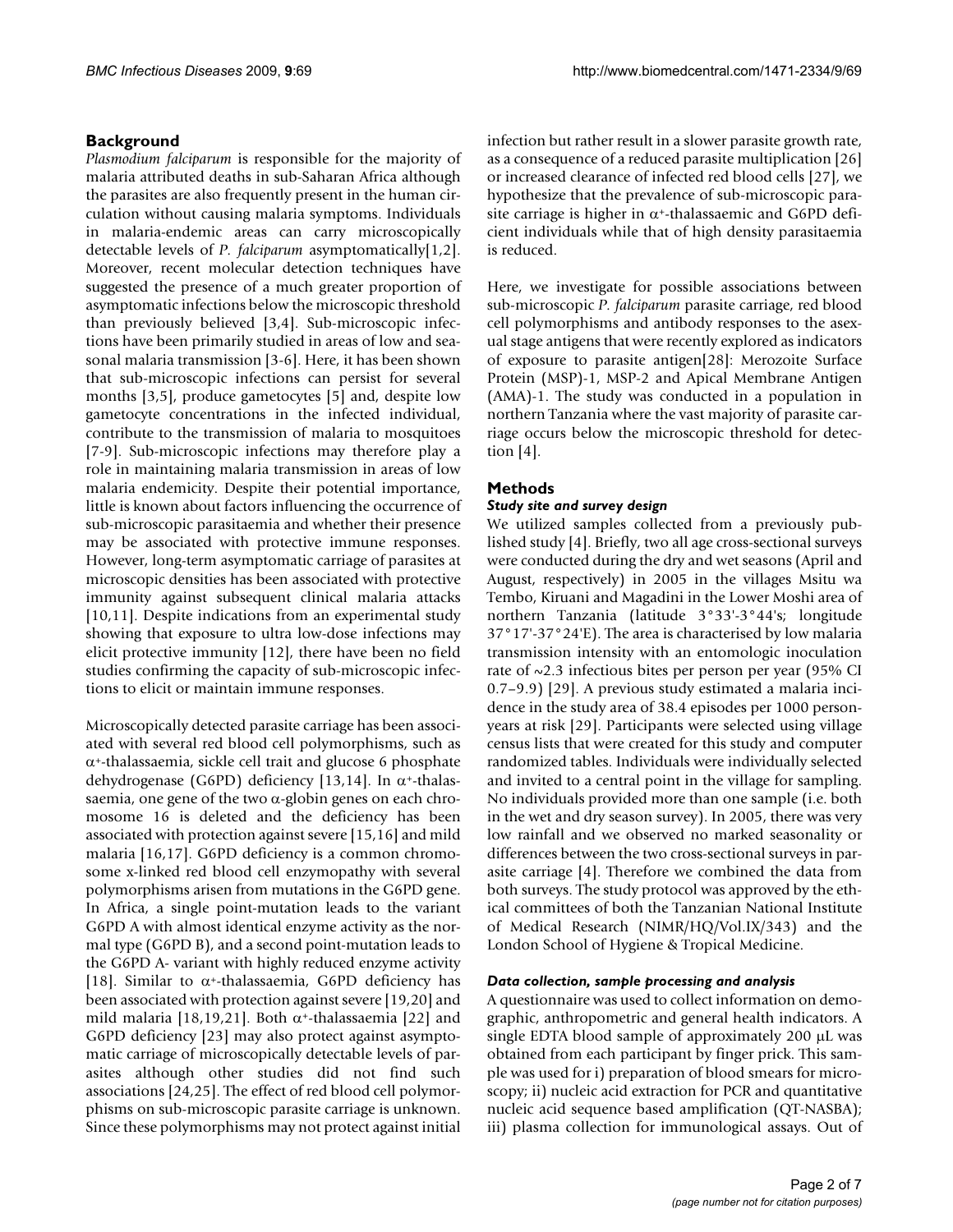the total of 2752 individuals surveyed, 464 individuals were randomly selected using computer randomized tables from three age strata (below 5, 5–15 and above 15 years) in the ratio 1:1:1. No individuals were recruited more than once. From these individuals, nucleic acids were extracted from a 50 μL blood sample as described by Boom *et al.* [30]. The first part of the extraction was done in the field following the original guanidine isothiocyanate (GuSCN) RNA extraction method [30] until the nucleic acids were bound to silica dioxide particles. The remainder of the extraction was completed in the laboratory and RNA/DNA samples were stored at -20°C until analysis. QT-NASBA parasite detection was performed as described elsewhere using NucliSens Basic kits for amplification [31]. The forward primer was 5'-GTCATCTTTC-GAGGTGACTT-3' (nucleotides 1136 to 1155); the reverse primer was 5'-AATTCTAATACGACTCACTATAGGGA-GAAGGAACTTTCTCGCTTGCGCGAA-3' (T7 promoter sequence, linker, and nucleotides 1216 to 1235); the Pf18S molecular beacon was 5'-6-carboxyfluorescein-CGATCGGAGAAATCAAAGTCTTTGGG-CGATCG-

dimethylaminoazosulfonic acid-3' (molecular beacon stem of 6 paired nucleotides and nucleotides 1182 to 1201). The time to positivity, i.e., the time point during amplification at which the number of target amplicons detected became higher than the mean for three negative controls plus 20 standard deviations, was calculated [32]. The detection limit of the QT-NASBA is 20 parasites/mL and parasite concentrations in test samples were determined using a standard ring stage parasite dilution series that was included in each run [32].

Genotyping for G6PD deficiency was performed by screening human DNA for single nucleotide polymorphisms in the G6PD gene (G202A) by a simple high throughput method using PCR followed by detection using sequence specific oligonucleotide probes (SSOPs) and ELISA based technology [33]. Individuals with no G202A mutation were classified G6PD B, heterozygotes for the G202A mutation were classified G6PD A and homozygote or hemizygote (males) for the G202A mutation were classified G6PD A-. The prevalence of  $\alpha^*$ -thalassaemia was determined by detection of the African αglobin deletion, α3.7, by PCR as described by Liu *et al.* [34].

## *ELISA for the MSP-1, MSP-2 and AMA-1*

IgG antibodies against blood stage malaria antigens were detected by indirect ELISA, as previously described [28] using recombinant MSP- $1_{19}$  (Wellcome genotype); MSP-2 (3D7), AMA-1 (3D7), which were produced as described previously [35,36]. Briefly, flat bottom 96-well plates [Immulon 4HBX, Thermo] were coated overnight with 50 μL of 0.5 mg/mL dilution of the specific antigen. After washing with PBS-0.05% Tween  $[(PBS-T)$ , 200  $\mu$ L of blocking buffer (1% skimmed milk in PBS-T) was added for 3 hours at room temperature. After washing, plasma samples were added in duplicate at a single dilution of 1/ 1000 and incubated at 4°C overnight. 100 μL/well of rabbit anti-human IgG HRP Conjugate (1/5000) [Dako, Ely, UK] was added and incubated for 1 hour at room temperature. Plates were developed with o-phenyline-diamine [Sigma]-H<sub>2</sub>O<sub>2</sub> and the reaction was stopped with 50  $\mu$ L  $H<sub>2</sub>SO<sub>4</sub>$ . Plates were read at 490 nm. To generate an optical density (OD) cut-off value above which samples were deemed antibody positive, the distribution of OD values was fitted as the sum of two Gaussian distributions (assuming a narrow distribution of seronegatives and a broader distribution of seropositives) using maximum likelihood methods [37]. The mean OD of the Gaussian corresponding to the seronegative population plus three standard deviations was used as the cut-off for seropositivity. The normalised optical density in the different ELISA assays was considered as an indicator of the magnitude of antibody response in the analyses.

## *Statistical analysis*

Statistical analysis of data was performed using SPSS (version 14.0). Categorical variables were compared between groups by the Pearson Chi-square test or Fisher's Exact test. For non normally distributed numerical variables, the non-parametric Mann-Whitney rank sum test or Kruskal-Wallis H-test was used and the Interquartile range (IQR) was used to describe the spread around the median. For red blood cell polymorphisms, homozygotes and heterozygotes were separately compared with normal genotype as reference group. Multiple logistic and linear regression models were used to adjust estimates for potential confounders.

## **Results**

As previously reported for this population [4], parasite prevalence was similar in the dry and wet seasons (April and August, respectively), by microscopy ( $p = 0.49$ ) and QT-NASBA (p = 0.10). Microscopic parasite prevalence and QT-NASBA parasite prevalence were not significantly related to age (table 1) [4]. Since all participants of the survey were derived from the general population and were apparently healthy, all parasite carriage can be considered to be asymptomatic. Our data indicate that 90.0% (135/ 150) of the asymptomatic parasite carriage occurs below the microscopic threshold for parasite detection. Only *P. falciparum* parasites were detected. Because there was no obvious seasonality or age dependency in parasite carriage, data from both cross sectional surveys were combined.

In total, 100.0% (464/464) and 95.9% (445/464) of the samples were successfully genotyped for G6PD and  $\alpha$ <sup>+</sup>thalassaemia status, respectively. The frequency of G6PD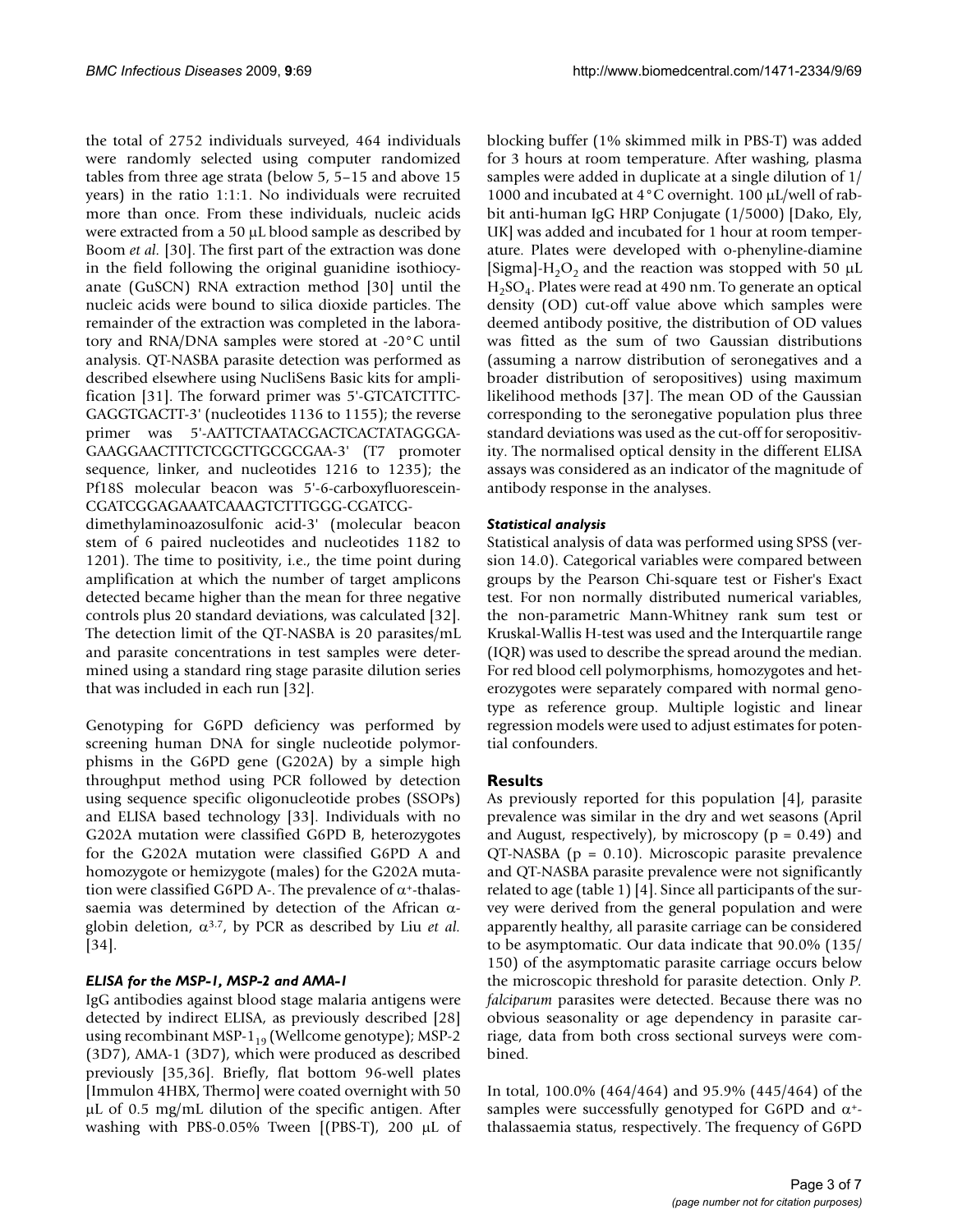| Parasite prevalence, % (n/N) | <5 years      | 5–15 years    | >15 years     | <b>P-value</b> |
|------------------------------|---------------|---------------|---------------|----------------|
| Microscopy, prevalence (n/N) | 1.8(11/608)   | 2.4(18/744)   | 1.6(22/1369)  | 0.42           |
| Microscopy (selection)*      | 1.5(2/137)    | 5.1(8/156)    | 3.1(5/160)    | 0.21           |
| OT-NASBA                     | 27.0 (37/137) | 36.5 (57/156) | 33.1 (53/160) | 0.22           |

**Table 1: The prevalence of** *P. falciparum* **infection by microscopy and QT-NASBA in relation to age**

\*Selection = only those individuals who also had valid QT-NASBA results. For eleven samples included in the QT-NASBA, no information on age was available.

deficiency was 9.7% (45/464; G6PD A heterozygotes) and 3.7% (17/464; G6PD A-homozygous/hemizygous). Of the G6PD A-individuals, 88.2% (15/17) were male, 11.8% (2/17) females. The frequency of  $α+$ -thalassaemia was 24.3% (108/445;  $\alpha\alpha/\alpha$ - heterozygotes) and 3.6% (16/445;  $\alpha$ -/ $\alpha$ - homozygotes). Genotype polymorphisms were equally distributed among different age strata mentioned above ( $p = 0.80$  and  $p = 0.71$  for G6PD and  $\alpha$ <sup>+</sup>-thalassaemia, respectively).

## *Red blood cell polymorphisms and* **P. falciparum** *parasite carriage*

Parasite prevalence detectable by microscopy was low and not related to red blood cell polymorphisms (table 2). The prevalence of parasitaemia by 18S QT-NASBA was much higher than that by microscopy, as previously described [4], but also showed no statistically significant association with either  $\alpha$ <sup>+</sup>-thalassaemia or G6PD deficiency (table 2).

## *Sub-microscopic parasite carriage and* **P. falciparum**  *specific immune responses*

To compare the antibody response between sub-microscopic parasite carriers and parasite free individuals, we restricted our analyses to samples that had QT-NASBA results and excluded individuals who had microscopically detectable levels of asexual parasites  $(n = 14)$  and whose numbers did not allow separate analysis. As shown in table 3, the levels of antibodies to MSP-1 and MSP-2 were significantly higher for sub-microscopic parasitemic individuals compared to parasite-free individuals ( $p = 0.042$ ) and  $p = 0.034$ , respectively), while the sero-prevalence of IgG antibodies to MSP-1 and MSP-2 was not significantly different between the groups ( $p = 0.086$  and  $p = 0.33$ , respectively). For AMA-1 there was no statistically significant difference in prevalence or level of IgG antibody responses between sub-microscopic parasite carriers and parasite free individuals ( $p = 0.14$ ). None of these associations were confounded by  $\alpha$ <sup>+</sup>-thalassaemia or G6PD status.

Based on questionnaire data, we found no evidence of differences in recent symptomatic infections between parasite free and sub-microscopic parasite carriers. Between these groups, there was no statistically significant difference in self-reported illness ( $p = 0.74$ ), antibiotic use ( $p =$ 0.73) or antimalarial use ( $p = 0.66$ ) in the two weeks prior to sampling. In addition, body temperature at the moment of sampling was not different between submicroscopic carriers and parasite-free individuals ( $p =$ 0.62).

## **Discussion**

In this cross sectional study, we investigated the possible relationship between sub-microscopic parasite carriage red blood cell polymorphisms, and malaria specific immune responses in an area of low malaria transmission intensity. Our main findings are that individuals carrying *P. falciparum* parasite densities below the microscopic

| Table 2: The prevalence of P. falciparum infection and the frequency of G6PD and $\alpha$ *-thalassaemia variants |  |  |  |
|-------------------------------------------------------------------------------------------------------------------|--|--|--|
|                                                                                                                   |  |  |  |

|                                    |                   | P. falciparum parasite prevalence as detected by |  |  |
|------------------------------------|-------------------|--------------------------------------------------|--|--|
|                                    | <b>Microscopy</b> | <b>QT-NASBA</b>                                  |  |  |
| G6PD, % (n/N)                      |                   |                                                  |  |  |
| B                                  | 3.0(11/366)       | 32.2 (118/366)                                   |  |  |
| A                                  | 6.7(3/45)         | 35.6 (16/45)                                     |  |  |
| A-                                 | 0.0(0/16)         | 37.5(6/16)                                       |  |  |
| $\alpha^+$ – thalassaemia, % (n/N) |                   |                                                  |  |  |
| αα/αα                              | $3.7$ (11/295)    | 30.5 (90/295)                                    |  |  |
| $\alpha\alpha/\alpha$ -            | 2.0(2/100)        | 40.0 (40/100)                                    |  |  |
| $\alpha$ -/ $\alpha$ -             | 0.0(0/14)         | 14.3(2/14)                                       |  |  |

G6PD B and  $\alpha$ -thalassaemia  $\alpha\alpha/\alpha\alpha$  served as a reference group for the comparisons. <sup> $\P$ </sup>p = 0.08 when compared to  $\alpha^+$ -thalassaemia  $\alpha\alpha/\alpha\alpha$ . Only samples were included in this table that had results for both QT-NASBA and microscopy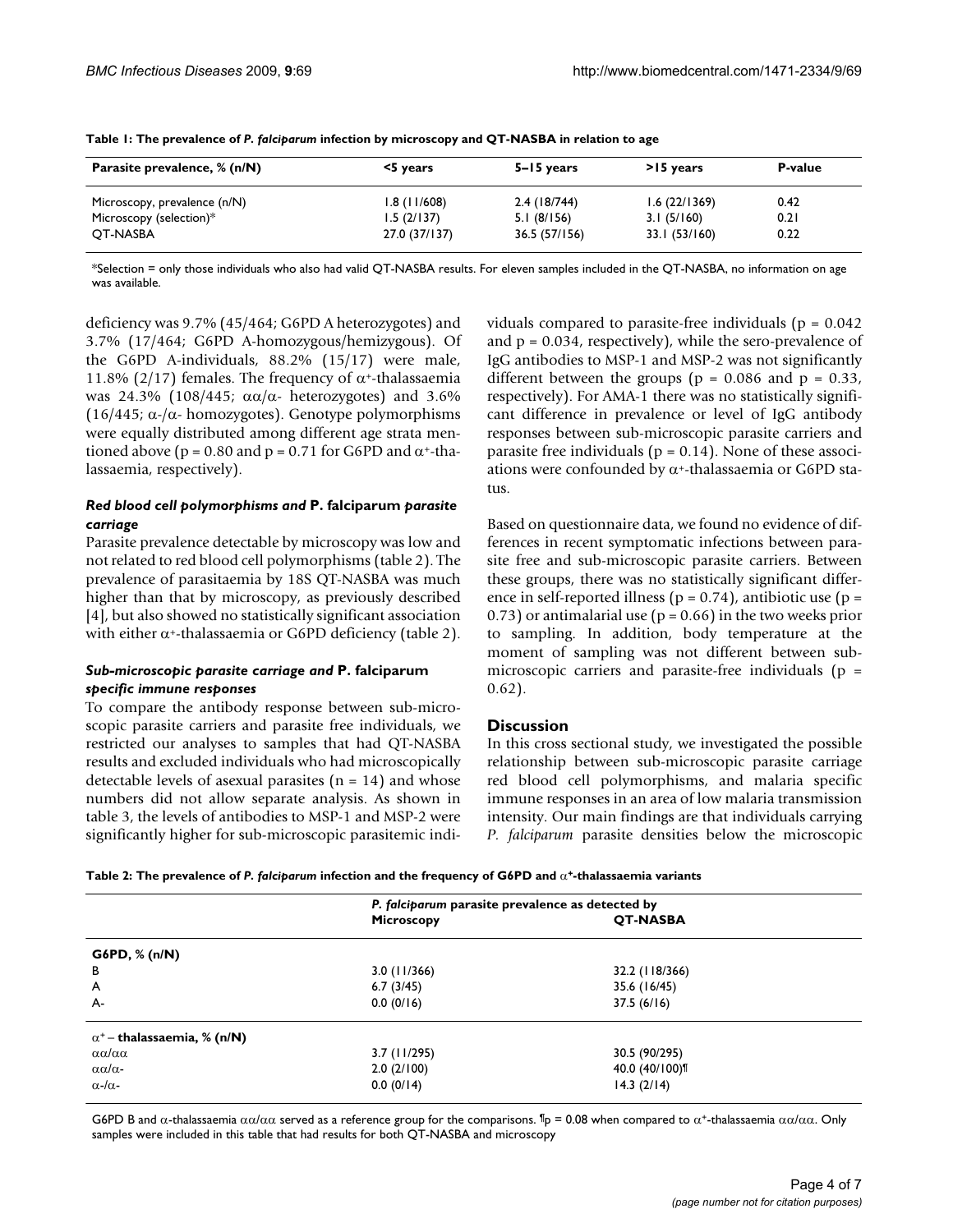|                             | <b>Parasite free individuals</b> | Sub-microscopic parasite carriers | p-value |
|-----------------------------|----------------------------------|-----------------------------------|---------|
| <b>MSP-1 IgG antibodies</b> |                                  |                                   |         |
| prevalence, % (n/N)         | 68.0 (183/269)                   | 76.7 (89/116)                     | 0.086   |
| median level (IQR)          | $0.26$ (0.14 - 0.79)             | $0.33(0.18 - 1.17)$               | 0.042   |
| <b>MSP-2 IgG antibodies</b> |                                  |                                   |         |
| prevalence, % (n/N)         | 53.4 (134/251)                   | 58.9 (66/112)                     | 0.33    |
| median level (IQR)          | $0.32(0.13 - 0.59)$              | $0.41(0.19 - 0.72)$               | 0.034   |
| <b>AMA-1 IgG antibodies</b> |                                  |                                   |         |
| prevalence, % (n/N)         | 61.0(153/251)                    | 65.2 (73/122)                     | 0.44    |
| median level (IQR)          | $0.34(0.17-0.99)$                | $0.48(0.21 - 1.04)$               | 0.14    |

**Table 3:** *P. falciparum* **specific immune responses in parasite free individuals and individuals with sub-microscopic parasite densities by 18S QT-NASBA**

Parasitaemia was detected by 18S QT-NASBA and microscopically confirmed parasite carriers were excluded from this table. The optical density in the ELISA was used as indicator of antibody level. P-values are obtained by χ<sup>2</sup>-test for antibody prevalence or Wilcoxon Rank-sum test for antibody level. The cut-off values for sero-positivity (antibody prevalence) for MSP-1, MSP-2 and AMA-1 were 0.171, 0.292 and 0.252, respectively.

detection limit (i.e.  $<$  5 parasites/ $\mu$ L) had higher levels of IgG antibody response to asexual stage antigens MSP-1 and MSP-2 compared to parasite free individuals.

Parasite densities will fluctuate over time in chronic infections [38] and it is therefore possible that sub-microscopic parasite carriers had high density infections in the weeks or months prior to sampling. We nevertheless consider it unlikely that recent exposure to microscopically detectable levels of parasites can explain our findings. We did not find evidence for a higher occurrence of recent symptomatic infections in sub-microscopic parasite carriers and we consider asymptomatic high density infections unlikely in our study area of low endemicity where microscopically detectable infections in all age groups commonly result in symptomatic malaria and clinic attendance [29]. In addition, our study was conducted in a period when malaria transmission was extremely low as a consequence of prolonged drought [4], making recent (super-) infections unlikely. It has been previously reported that sub-microscopic parasite densities can remain at very low densities for several months [38] and therefore it is probable that the observed increased immune responses against blood stage parasites are the result of chronic sub-microscopic infections. The phenomenon that individuals with concurrent microscopic parasitaemia have higher antibody responses is well documented [39] but it is an important observation that this is also the case for sub-microscopic parasite densities. This suggests that low dose blood stage infections are capable of eliciting or maintaining humoral immune responses, as was previously shown for protective cell mediated immune responses [12]. Although our data are in line with a recently published hypothesis that low density infections contribute to sustained protection from malaria in various intervention studies conducted in areas of moderate to high transmission intensity [40], caution is

needed when speculating about protective immunity. Asymptomatic chronic carriage of microscopically detected parasites has been associated with the induction of immune responses that may reduce the risk or rate of re-infection, parasite density, incidence of clinical malaria and severity of disease [10,11] but such a relation has never been studied with low density sub-microscopic infections. In our study area of low endemicity, it is likely that chronic infections are composed of one or a few clones and may therefore be poorly protective against infection with genetically distinct parasite strains [38]. Future longitudinal studies should confirm the immune boosting capacity of sub-microscopic parasite densities that we observe and determine if chronic infections at sub-microscopic densities are related to protective immunity.

This is the first report on the relationship between red blood cell polymorphisms and sub-microscopic parasitaemia. We hypothesized that the initial infection rates would be similar for different genotypes, while the time to reach densities that cause symptomatic malaria would be longer for G6PD deficient individuals [41] and individuals with  $\alpha$ <sup>+</sup>-thalassaemia. Based on this hypothesis, we expected a higher prevalence of sub-microscopic parasite carriage in G6PD deficient and  $\alpha$ <sup>+</sup>-thalassaemic individuals and a lower microscopic parasite carriage. Our data do not support this hypothesis. The number of individuals with microscopic levels of parasites was too small to allow any conclusions on a relation between asymptomatic microscopic parasite carriage and G6PD and  $\alpha$ +-thalassaemia. Thus, sub-microscopic parasite carriage appears unrelated to G6PD deficiency or  $\alpha$ <sup>+</sup>-thalassaemia.

## **Conclusion**

In summary, our data suggest a role for sub-microscopic parasite densities in eliciting or maintaining humoral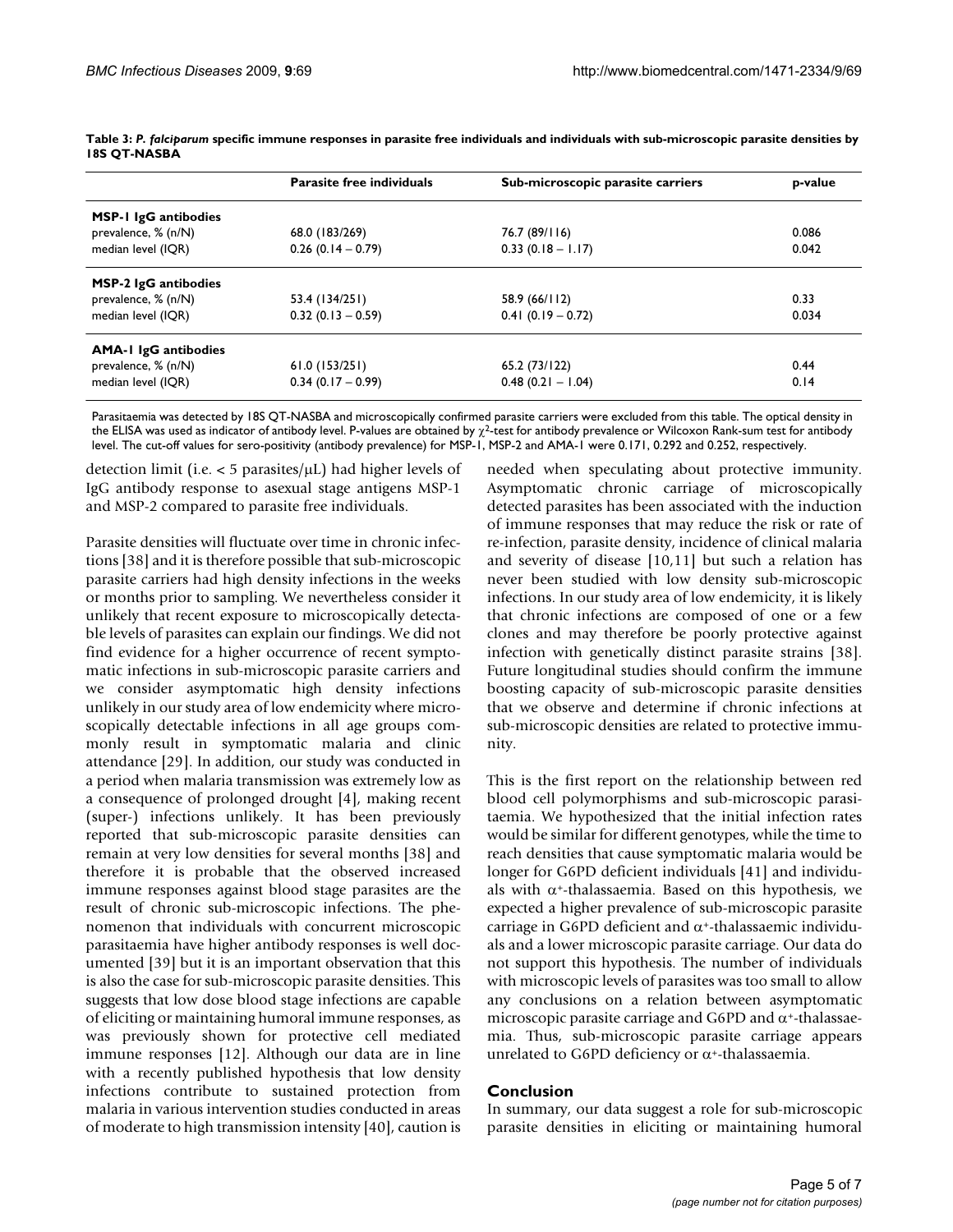immune responses without evidence for a modulating effect of G6PD deficiency or  $\alpha$ <sup>+</sup>-thalassaemia. Longitudinal studies are required to determine the extent in which sub-microscopic parasites can generate (protective) immune responses. Ideally, these studies should include functional assays.

## **Competing interests**

The authors declare that they have no competing interests.

## **Authors' contributions**

TB, SS, RS, and CDconceived, designed and interpreted the results. SS, TB and CDconducted the study. AE, MA, SS, RK and SMperformed the experiments. TB, HM, SS and CDanalyzed the data; SS, TB, RS, CD, AM, MA and AEwrote the manuscript. All authors have read and approved the final manuscript.

## **Acknowledgements**

We thank the community of Lower Moshi. We thank the Joint Malaria Programme collaboration between the Tanzanian National Institute for Medical Research; Kilimanjaro Christian Medical Centre; the London School of Hygiene and Tropical Medicine and the Centre for Medical Parasitology, University of Copenhagen). We also thank the National Institute for Medical Research (NIMR) for their support during the studyThe study was supported by NWO-WOTRO (WIZ93-465) through PRIOR. Seif Shekalaghe was supported by NWO-WOTRO (WIZ93-465) through PRIOR, J.T. Bousema by NWO-WOTRO (W07.05.203.00 through APRIORI) and C.J. Drakeley by a grant from the Wellcome Trust (078925). This study was conducted by PRIOR and the Joint Malaria Programme, a collaboration between the National Institute for Medical Research in Tanzania, Kilimanjaro Christian Medical Centre, London School of Hygiene and Tropical Medicine and the University of Copenhagen.

## **References**

- Bousema JT, Gouagna LC, Drakeley CJ, Meutstege AM, Okech BA, Akim IN, Beier JC, Githure JI, Sauerwein RW: **[Plasmodium falci](http://www.ncbi.nlm.nih.gov/entrez/query.fcgi?cmd=Retrieve&db=PubMed&dopt=Abstract&list_uids=15202944)[parum gametocyte carriage in asymptomatic children in](http://www.ncbi.nlm.nih.gov/entrez/query.fcgi?cmd=Retrieve&db=PubMed&dopt=Abstract&list_uids=15202944) [western Kenya.](http://www.ncbi.nlm.nih.gov/entrez/query.fcgi?cmd=Retrieve&db=PubMed&dopt=Abstract&list_uids=15202944)** *Malar J* 2004, **3:**18.
- 2. Drakeley CJ, Akim NI, Sauerwein RW, Greenwood BM, Targett GA: **[Estimates of the infectious reservoir of Plasmodium falci](http://www.ncbi.nlm.nih.gov/entrez/query.fcgi?cmd=Retrieve&db=PubMed&dopt=Abstract&list_uids=11132369)[parum malaria in The Gambia and in Tanzania.](http://www.ncbi.nlm.nih.gov/entrez/query.fcgi?cmd=Retrieve&db=PubMed&dopt=Abstract&list_uids=11132369)** *Trans R Soc Trop Med Hyg* 2000, **94:**472-476.
- <span id="page-5-0"></span>3. Babiker A, Abdel-Muhsin AA, Ranford-Cartwright LC, Satti G, Walliker D: **Characteristics of** *Plasmodium falciparum* **[parasites](http://www.ncbi.nlm.nih.gov/entrez/query.fcgi?cmd=Retrieve&db=PubMed&dopt=Abstract&list_uids=9790434) [that survive the lengthy dry season in eastern Sudan where](http://www.ncbi.nlm.nih.gov/entrez/query.fcgi?cmd=Retrieve&db=PubMed&dopt=Abstract&list_uids=9790434) [malaria transmission is markedly seasonal.](http://www.ncbi.nlm.nih.gov/entrez/query.fcgi?cmd=Retrieve&db=PubMed&dopt=Abstract&list_uids=9790434)** *Am J Trop Med Hyg* 1998, **59:**582-590.
- 4. Shekalaghe SA, Bousema JT, Kunei KK, Lushino P, Masokoto A, Wolters LR, Mwakalinga S, Mosha FW, Sauerwein RW, Drakeley CJ: **[Sub](http://www.ncbi.nlm.nih.gov/entrez/query.fcgi?cmd=Retrieve&db=PubMed&dopt=Abstract&list_uids=17445146)[microscopic Plasmodium falciparum gametocyte carriage is](http://www.ncbi.nlm.nih.gov/entrez/query.fcgi?cmd=Retrieve&db=PubMed&dopt=Abstract&list_uids=17445146) common in an area of low and seasonal transmission in Tan[zania.](http://www.ncbi.nlm.nih.gov/entrez/query.fcgi?cmd=Retrieve&db=PubMed&dopt=Abstract&list_uids=17445146)** *Trop Med Int Health* 2007, **12:**547-553.
- 5. Abdel-Wahab A, Abdel-Muhsin AM, Ali E, Suleiman S, Ahmed S, Walliker D, Babiker HA: **[Dynamics of gametocytes among Plasmo](http://www.ncbi.nlm.nih.gov/entrez/query.fcgi?cmd=Retrieve&db=PubMed&dopt=Abstract&list_uids=12085337)[dium falciparum clones in natural infections in an area of](http://www.ncbi.nlm.nih.gov/entrez/query.fcgi?cmd=Retrieve&db=PubMed&dopt=Abstract&list_uids=12085337) [highly seasonal transmission.](http://www.ncbi.nlm.nih.gov/entrez/query.fcgi?cmd=Retrieve&db=PubMed&dopt=Abstract&list_uids=12085337)** *J Infect Dis* 2002, **185:**1838-1842.
- 6. Babiker A, Abdel-Wahab A, Ahmed S, Suleiman S, Ranford-Cartwright LC, Carter R, Walliker D: **Detection of low level** *Plasmodium falciparum* **[gametocytes using reverse transciptase](http://www.ncbi.nlm.nih.gov/entrez/query.fcgi?cmd=Retrieve&db=PubMed&dopt=Abstract&list_uids=10215031) [polymerase chain reaction.](http://www.ncbi.nlm.nih.gov/entrez/query.fcgi?cmd=Retrieve&db=PubMed&dopt=Abstract&list_uids=10215031)** *Mol Biochem Parasitol* 1999, polymerase chain reaction.<br>99:143-148.
- Schneider P, Bousema JT, Gouagna LC, Otieno S, van d V, Omar SA, Sauerwein RW: **[Submicroscopic Plasmodium falciparum](http://www.ncbi.nlm.nih.gov/entrez/query.fcgi?cmd=Retrieve&db=PubMed&dopt=Abstract&list_uids=17360869)**

**[gametocyte densities frequently result in mosquito infec](http://www.ncbi.nlm.nih.gov/entrez/query.fcgi?cmd=Retrieve&db=PubMed&dopt=Abstract&list_uids=17360869)[tion.](http://www.ncbi.nlm.nih.gov/entrez/query.fcgi?cmd=Retrieve&db=PubMed&dopt=Abstract&list_uids=17360869)** *Am J Trop Med Hyg* 2007, **76:**470-474.

- 8. Boudin C, Olivier M, Molez JF, Chiron JP, Ambroise-Thomas P: **[High](http://www.ncbi.nlm.nih.gov/entrez/query.fcgi?cmd=Retrieve&db=PubMed&dopt=Abstract&list_uids=8517489) [human malarial infectivity to laboratory-bred Anopheles](http://www.ncbi.nlm.nih.gov/entrez/query.fcgi?cmd=Retrieve&db=PubMed&dopt=Abstract&list_uids=8517489) [gambiae in a village in Burkina Faso.](http://www.ncbi.nlm.nih.gov/entrez/query.fcgi?cmd=Retrieve&db=PubMed&dopt=Abstract&list_uids=8517489)** *Am J Trop Med Hyg* 1993, **48:**700-706.
- 9. Muirhead-Thomson RC: **[The malarial infectivity of an African](http://www.ncbi.nlm.nih.gov/entrez/query.fcgi?cmd=Retrieve&db=PubMed&dopt=Abstract&list_uids=13487967) [village population to mosquitoes \(Anopheles gambiae\); a](http://www.ncbi.nlm.nih.gov/entrez/query.fcgi?cmd=Retrieve&db=PubMed&dopt=Abstract&list_uids=13487967) [random xenodiagnostic survey.](http://www.ncbi.nlm.nih.gov/entrez/query.fcgi?cmd=Retrieve&db=PubMed&dopt=Abstract&list_uids=13487967)** *Am J Trop Med Hyg* 1957, **6:**971-979.
- 10. Smith T, Felger I, Tanner M, Beck HP: **[Premunition in Plasmo](http://www.ncbi.nlm.nih.gov/entrez/query.fcgi?cmd=Retrieve&db=PubMed&dopt=Abstract&list_uids=10450428)[dium falciparum infection: insights from the epidemiology of](http://www.ncbi.nlm.nih.gov/entrez/query.fcgi?cmd=Retrieve&db=PubMed&dopt=Abstract&list_uids=10450428) [multiple infections.](http://www.ncbi.nlm.nih.gov/entrez/query.fcgi?cmd=Retrieve&db=PubMed&dopt=Abstract&list_uids=10450428)** *Trans R Soc Trop Med Hyg* 1999, **93(Suppl 1):**59-64.
- 11. Males S, Gaye O, Garcia A: **[Long-term asymptomatic carriage](http://www.ncbi.nlm.nih.gov/entrez/query.fcgi?cmd=Retrieve&db=PubMed&dopt=Abstract&list_uids=18199040) [of Plasmodium falciparum protects from malaria attacks: a](http://www.ncbi.nlm.nih.gov/entrez/query.fcgi?cmd=Retrieve&db=PubMed&dopt=Abstract&list_uids=18199040) [prospective study among Senegalese children.](http://www.ncbi.nlm.nih.gov/entrez/query.fcgi?cmd=Retrieve&db=PubMed&dopt=Abstract&list_uids=18199040)** *Clin Infect Dis* 2008, **46:**516-522.
- 12. Pombo DJ, Lawrence G, Hirunpetcharat C, Rzepczyk C, Bryden M, Cloonan N, Anderson K, Mahakunkijcharoen Y, Martin LB, Wilson D, *et al.*: **Immunity to malaria after administration of ultra-low doses of red cells infected with** *Plasmodium falciparum***[.](http://www.ncbi.nlm.nih.gov/entrez/query.fcgi?cmd=Retrieve&db=PubMed&dopt=Abstract&list_uids=12241933)** *Lancet* 2002, **360:**610-617.
- 13. Tripathy V, Reddy BM: **[Present status of understanding on the](http://www.ncbi.nlm.nih.gov/entrez/query.fcgi?cmd=Retrieve&db=PubMed&dopt=Abstract&list_uids=17699998) [G6PD deficiency and natural selection.](http://www.ncbi.nlm.nih.gov/entrez/query.fcgi?cmd=Retrieve&db=PubMed&dopt=Abstract&list_uids=17699998)** *J Postgrad Med* 2007, **53:**193-202.
- 14. Kwiatkowski DP: **[How malaria has affected the human](http://www.ncbi.nlm.nih.gov/entrez/query.fcgi?cmd=Retrieve&db=PubMed&dopt=Abstract&list_uids=16001361) [genome and what human genetics can teach us about](http://www.ncbi.nlm.nih.gov/entrez/query.fcgi?cmd=Retrieve&db=PubMed&dopt=Abstract&list_uids=16001361) [malaria.](http://www.ncbi.nlm.nih.gov/entrez/query.fcgi?cmd=Retrieve&db=PubMed&dopt=Abstract&list_uids=16001361)** *Am J Hum Genet* 2005, **77:**171-192.
- 15. Mockenhaupt FP, Ehrhardt S, Gellert S, Otchwemah RN, Dietz E, Anemana SD, Bienzle U: **[Alpha\(+\)-thalassemia protects African](http://www.ncbi.nlm.nih.gov/entrez/query.fcgi?cmd=Retrieve&db=PubMed&dopt=Abstract&list_uids=15198952) [children from severe malaria.](http://www.ncbi.nlm.nih.gov/entrez/query.fcgi?cmd=Retrieve&db=PubMed&dopt=Abstract&list_uids=15198952)** *Blood* 2004, **104:**2003-2006.
- 16. Allen SJ, O'Donnell A, Alexander ND, Alpers MP, Peto TE, Clegg JB, Weatherall DJ: **[alpha+-Thalassemia protects children against](http://www.ncbi.nlm.nih.gov/entrez/query.fcgi?cmd=Retrieve&db=PubMed&dopt=Abstract&list_uids=9405682) [disease caused by other infections as well as malaria.](http://www.ncbi.nlm.nih.gov/entrez/query.fcgi?cmd=Retrieve&db=PubMed&dopt=Abstract&list_uids=9405682)** *Proc Natl Acad Sci USA* 1997, **94:**14736-14741.
- 17. Enevold A, Lusingu JP, Mmbando B, Alifrangis M, Lemnge MM, Bygbjerg IC, Theander TG, Vestergaard LS: **[Reduced risk of uncompli](http://www.ncbi.nlm.nih.gov/entrez/query.fcgi?cmd=Retrieve&db=PubMed&dopt=Abstract&list_uids=18458302)[cated malaria episodes in children with alpha+-thalassemia](http://www.ncbi.nlm.nih.gov/entrez/query.fcgi?cmd=Retrieve&db=PubMed&dopt=Abstract&list_uids=18458302) [in northeastern Tanzania.](http://www.ncbi.nlm.nih.gov/entrez/query.fcgi?cmd=Retrieve&db=PubMed&dopt=Abstract&list_uids=18458302)** *Am J Trop Med Hyg* 2008, **78:**714-720.
- 18. Ruwende C, Hill A: **[Glucose-6-phosphate dehydrogenase defi](http://www.ncbi.nlm.nih.gov/entrez/query.fcgi?cmd=Retrieve&db=PubMed&dopt=Abstract&list_uids=9694435)[ciency and malaria.](http://www.ncbi.nlm.nih.gov/entrez/query.fcgi?cmd=Retrieve&db=PubMed&dopt=Abstract&list_uids=9694435)** *J Mol Med* 1998, **76:**581-588.
- 19. Ruwende C, Khoo SC, Snow RW, Yates SN, Kwiatkowski D, Gupta S, Warn P, Allsopp CE, Gilbert SC, Peschu N, *et al.*: **[Natural selec](http://www.ncbi.nlm.nih.gov/entrez/query.fcgi?cmd=Retrieve&db=PubMed&dopt=Abstract&list_uids=7617034)[tion of hemi- and heterozygotes for G6PD deficiency in](http://www.ncbi.nlm.nih.gov/entrez/query.fcgi?cmd=Retrieve&db=PubMed&dopt=Abstract&list_uids=7617034)** [Africa by resistance to severe malaria.](http://www.ncbi.nlm.nih.gov/entrez/query.fcgi?cmd=Retrieve&db=PubMed&dopt=Abstract&list_uids=7617034) **376:**246-249.
- 20. Guindo A, Fairhurst RM, Doumbo OK, Wellems TE, Diallo DA: **[X](http://www.ncbi.nlm.nih.gov/entrez/query.fcgi?cmd=Retrieve&db=PubMed&dopt=Abstract&list_uids=17355169)[linked G6PD deficiency protects hemizygous males but not](http://www.ncbi.nlm.nih.gov/entrez/query.fcgi?cmd=Retrieve&db=PubMed&dopt=Abstract&list_uids=17355169) [heterozygous females against severe malaria.](http://www.ncbi.nlm.nih.gov/entrez/query.fcgi?cmd=Retrieve&db=PubMed&dopt=Abstract&list_uids=17355169)** *PLoS Med* 2007, **4:**e66.
- 21. Bienzle U, Ayeni O, Lucas AO, Luzzatto L: **[Glucose-6-phosphate](http://www.ncbi.nlm.nih.gov/entrez/query.fcgi?cmd=Retrieve&db=PubMed&dopt=Abstract&list_uids=4108978) [dehydrogenase and malaria. Greater resistance of females](http://www.ncbi.nlm.nih.gov/entrez/query.fcgi?cmd=Retrieve&db=PubMed&dopt=Abstract&list_uids=4108978) heterozygous for enzyme deficiency and of males with non[deficient variant.](http://www.ncbi.nlm.nih.gov/entrez/query.fcgi?cmd=Retrieve&db=PubMed&dopt=Abstract&list_uids=4108978)** *Lancet* 1972, **1:**107-110.
- 22. Enevold A, Alifrangis M, Sanchez JJ, Carneiro I, Roper C, Borsting C, Lusingu J, Vestergaard LS, Lemnge MM, Morling N, *et al.*: **[Associa](http://www.ncbi.nlm.nih.gov/entrez/query.fcgi?cmd=Retrieve&db=PubMed&dopt=Abstract&list_uids=17597460)[tions between alpha+-thalassemia and Plasmodium falci](http://www.ncbi.nlm.nih.gov/entrez/query.fcgi?cmd=Retrieve&db=PubMed&dopt=Abstract&list_uids=17597460)[parum malarial infection in northeastern Tanzania.](http://www.ncbi.nlm.nih.gov/entrez/query.fcgi?cmd=Retrieve&db=PubMed&dopt=Abstract&list_uids=17597460)** *J Infect Dis* 2007, **196:**451-459.
- 23. Mombo LE, Ntoumi F, Bisseye C, Ossari S, Lu CY, Nagel RL, Krishnamoorthy R: **[Human genetic polymorphisms and asympto](http://www.ncbi.nlm.nih.gov/entrez/query.fcgi?cmd=Retrieve&db=PubMed&dopt=Abstract&list_uids=12641410)**matic Plasmodium falciparum malaria in **[schoolchildren.](http://www.ncbi.nlm.nih.gov/entrez/query.fcgi?cmd=Retrieve&db=PubMed&dopt=Abstract&list_uids=12641410)** *Am J Trop Med Hyg* 2003, **68:**186-190.
- 24. Fowkes FJ, Michon P, Pilling L, Ripley RM, Tavul L, Imrie HJ, Woods CM, Mgone CS, Luty AJ, Day KP: **[Host erythrocyte polymor](http://www.ncbi.nlm.nih.gov/entrez/query.fcgi?cmd=Retrieve&db=PubMed&dopt=Abstract&list_uids=18173836)[phisms and exposure to Plasmodium falciparum in Papua](http://www.ncbi.nlm.nih.gov/entrez/query.fcgi?cmd=Retrieve&db=PubMed&dopt=Abstract&list_uids=18173836) [New Guinea.](http://www.ncbi.nlm.nih.gov/entrez/query.fcgi?cmd=Retrieve&db=PubMed&dopt=Abstract&list_uids=18173836)** *Malar J* 2008, **7:**1.
- 25. Wambua S, Mwangi TW, Kortok M, Uyoga SM, Macharia AW, Mwacharo JK, Weatherall DJ, Snow RW, Marsh K, Williams TN: **The effect of alpha+ -thalassaemia on the incidence of malaria and other diseases in children living on the coast of Kenya.** *PLoS Med* 2006, **3:**158.
- 26. Roth EF Jr, Raventos-Suarez C, Rinaldi A, Nagel RL: **[Glucose-6](http://www.ncbi.nlm.nih.gov/entrez/query.fcgi?cmd=Retrieve&db=PubMed&dopt=Abstract&list_uids=6337374) [phosphate dehydrogenase deficiency inhibits in vitro growth](http://www.ncbi.nlm.nih.gov/entrez/query.fcgi?cmd=Retrieve&db=PubMed&dopt=Abstract&list_uids=6337374)**